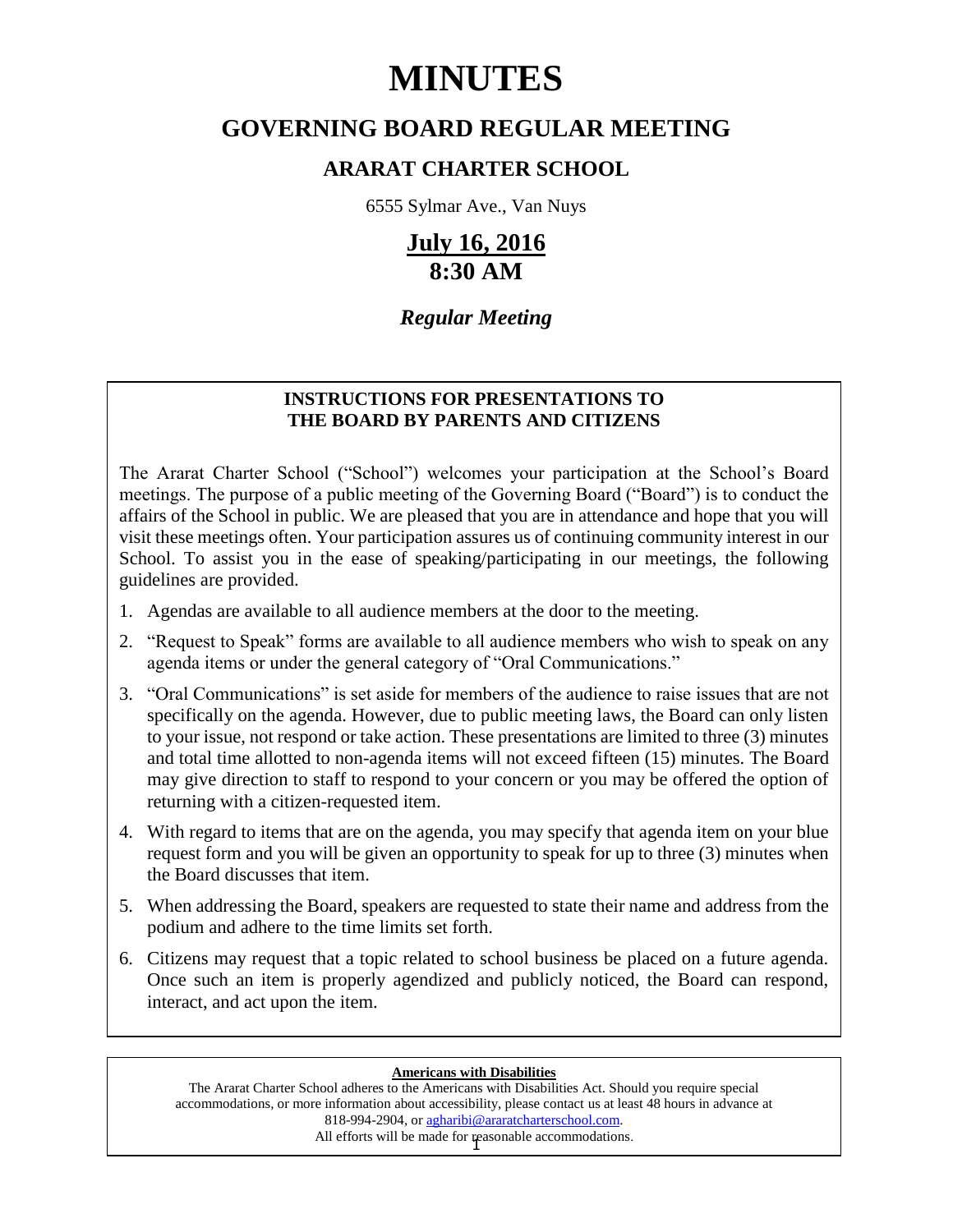#### **I. OPEN SESSION**

# **A. CALL TO ORDER:**

Meeting was called to order by Board Chairperson, Dr. Berjouhi Koukeyan at 8:31 am.

### **B. ROLL CALL**

|                      | Present | Absent |
|----------------------|---------|--------|
| Shakeh Avakian       |         |        |
| Marlena Gonzalez     |         |        |
| Lorena Gonzalez      |         |        |
| John Henderson       |         |        |
| Sylva Karayan        |         |        |
| Berjouhi Koukeyan    |         |        |
| Hermine Mahseredjian |         |        |

### **C. APPROVAL OF MINUTES OF BOARD MEETING OF JUNE 18, 2016**

Moved by: Mr. Henderson Seconded by: Dr. Karayan Vote: Approved Unanimously

# **II. COMMUNICATIONS**

# **A. ORAL COMMUNICATIONS:**

*Non-agenda items: no individual presentation shall be for more than three (3) minutes and the total time for this purpose shall not exceed fifteen (15) minutes. Ordinarily, Board members will not respond to presentations and no action can be taken. However, the Board may give direction to staff following a presentation.*

# **B. FOR INFORMATION: CHAIRPERSON'S REPORT**. (Attachment)

**1. Update Regarding the Leasing/Purchasing and Financing of a Facility;** Dr. Koukeyan reported that when school entered into an agreement with RED Hook to seek its own facility, the Board went with the model that Red Hook will purchase/build the facility and the school will lease it from them. Red Hook identified a site for a possible location for the school at 18050 Vanowen St., in Reseda, in a nice residential area. It had to be completely torn down to build a new facility. Red Hook placed a bid on the property but it did not go through.

Now, Red Hook has identified another alternative under the Charter School Ground Lease/Partnership Opportunity with the Mid-Valley Family YMCA. The Mid Valley YMCA will be entertaining discussion with charter school operators for the potential ground leasing of a portion of its existing parking lot at 6901 Lennox Avenue in Van Nuys for the development of a charter school facility. It entails long term ground lease opportunity for charter schools. Interested parties are asked to submit a letter of interest due July 15, 2016. Ararat Charter School will submit the letter of interest to be placed in the pool of selected Charter School Operators for consideration. Under this modal, the school will enter into a ground lease agreement at a cost of \$18,000 a month, without structure. Red Hook will help in getting the money to finance the school building, to include the lease of the land and the cost of the building. Red Hook will also present plans around cost and design.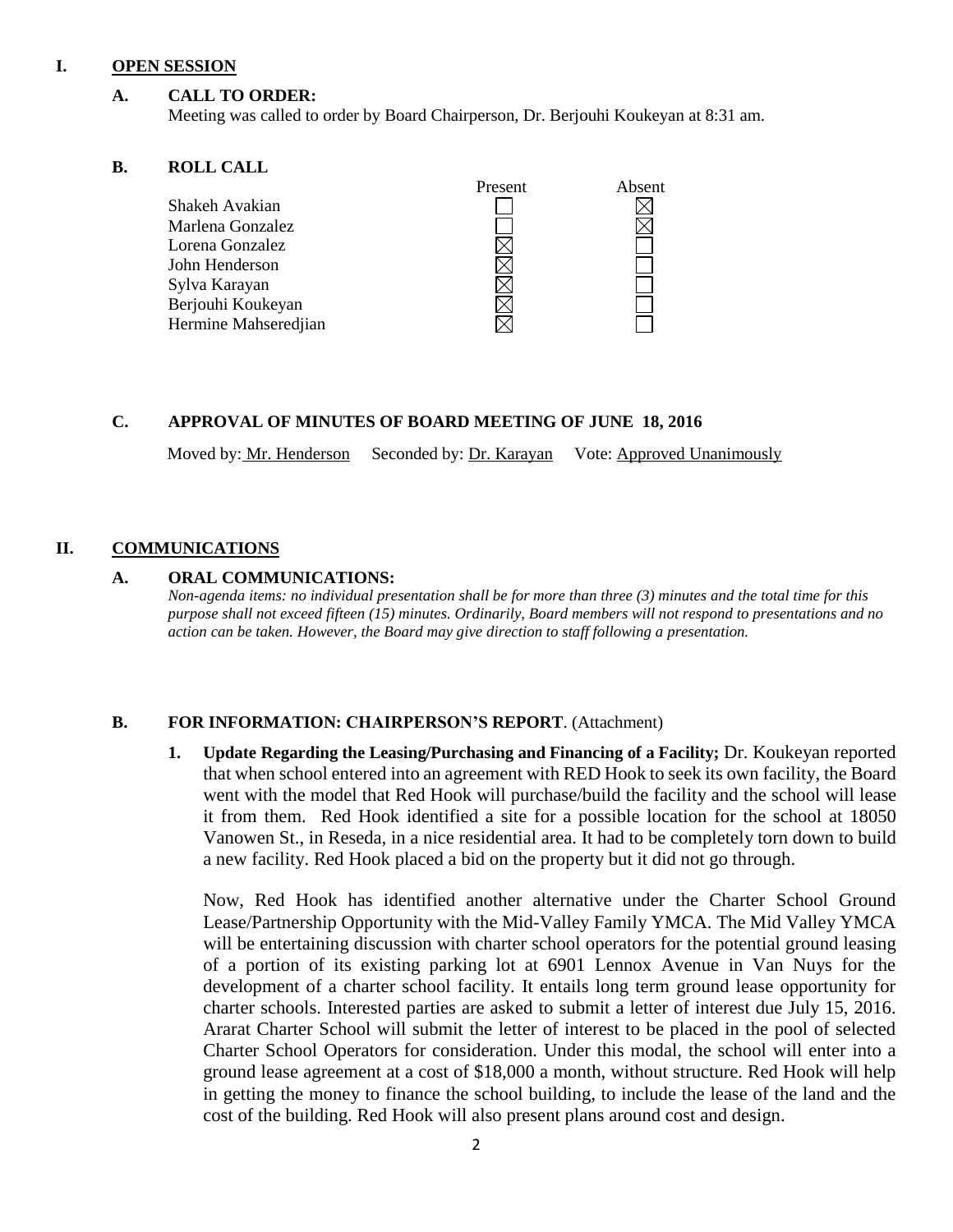- **2. Diversity Plan Update:** with respect to diversity with certificated Faculty, the five year plan calls for a 3% annual increase for PHBAO to achieve 66%-34% ratio within five years. The 2015-16 ratio in this category is 87.5% White/Other and 12.5% PHBAO. With respect to the student population, ACS will increase its PHBAO students by 4% annually to achieve the goal of increasing from 10% to 30% and decreasing the Other White students from 90% to 70% over the next five years. The 2015-16 ratio is 88.52% White/Other and 11.47% PHBAO. The Diversity Committee has been meeting on a regular basis addressing outreach efforts for the recruitment of students and faculty.
- **3. Update on Year End Feedback from Staff:** As has been the Board's practice for the past 6 years, Dr. Berjouhi Koukeyan, Board Chairperson, and Ms. Hermine Mahseredjian, Co-Chairperson, met with the certificated staff and sought their feedback on 2015-16 academic year. Topic covered the academic programs, such as, Language Arts, Math, Science and Social Studies. The staff worked on reviewing Language Arts textbooks that are aligned with Common Core standards. The school will adopt new Language Arts Textbooks that are more aligned with Common Core Standards. Meeting the needs of the Special Needs students and follow up with general student discipline procedures remain of great concern. Plans are in place to address these critical issues during the staff development in August.

# **C. FOR INFORMATION: PRINCIPAL'S REPORT.** (Attachment)

*This is a presentation of information that has occurred since the previous Board meeting. (Per attached report)*

# **1. Update on Calendar of Events**

- August 11, 2016, New Parent Orientation
- August 8 thru 18, Teacher Staff Development
- August 22, 2016, First Day of School for Students
- August 29 to September 23, CELDT Testing Campus 1 & 2

# **2. Update on Enrollment**

2016-2017 Enrollment Update

| K     | 52  |
|-------|-----|
| 1     | 50  |
| 2     | 52  |
| 3     | 54  |
| 4     | 50  |
| 5     | 78  |
| Total | 336 |

# **3. Update on School Staff Openings**

- Need to fill 3 teacher openings in K and  $1<sup>st</sup>$  Grade
- Need to fill 1 long term teaching position in  $4<sup>th</sup>$  Grade
- Conducted interviews on 6/24, interviewed five applicants
- Conducted interviews on 7/14, interviewed five applicants
- 1 RSP teacher applicant interviewed on 6/24. We would like to offer this candidate the position.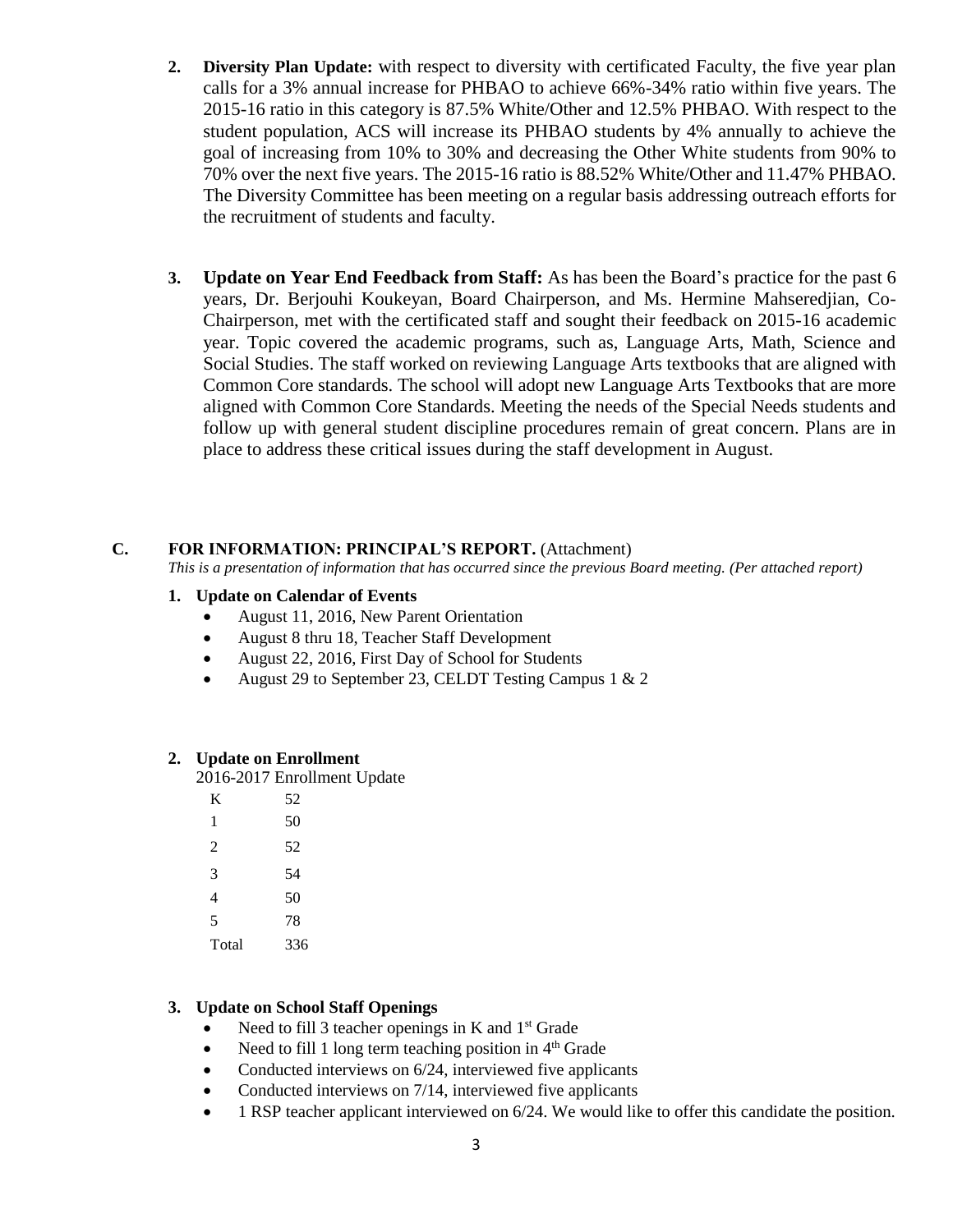# **4. Paychex Update:**

- All employees are able to sign in and out
- All employees PTO has been inputted in the Paychex System
- All employees can request time off through the system
- Time off requests are pending admin approval
- Able to generate timesheet and payroll related reports
- Mock payroll done once
- Second mock payroll scheduled for end of July

# **5. Summer Staff Development**

| August 8              | <b>August</b> 9        | <b>August 10</b>     | <b>August</b> 11          | <b>August</b> 12    |
|-----------------------|------------------------|----------------------|---------------------------|---------------------|
| Vision/Mission/WASC   | <b>Mandated Topics</b> | Kagan PD             | <b>ELA</b> Adoption       | <b>ELA</b> Adoption |
| CAASPP/SBAC           | Child Abuse            | Cooperative          | <b>Publisher Training</b> | Planning            |
| Results               | <b>CPR</b>             | Learning $&$         |                           |                     |
|                       | Personnel              | <b>Student</b>       |                           |                     |
|                       | Handbook               | Engagement           |                           |                     |
| <b>August 15</b>      | <b>August 16</b>       | <b>August</b> 17     | <b>August 18</b>          | <b>August</b> 19    |
| <b>CPI/First Aide</b> | -Special               | <b>Technology PD</b> | <b>English Learners</b>   | Pupil Free Day      |
| <b>ELA</b> Adoption   | Education              | Technology           | Integrated and            | Teachers work in    |
| Planning              | Positive Behavior      | <b>Standards</b>     | Designated                | their classrooms    |
|                       | Support Plan           | <b>IPAD</b>          | Support                   |                     |
|                       |                        | implementation       |                           |                     |

# **6. Kagan Professional Development**

Kagan's publications and workshops are based on a research program conducted by Dr. [Spencer](http://www.kaganonline.com/workshops/trainers/) [Kagan](http://www.kaganonline.com/workshops/trainers/) beginning in 1968. Dr. Kagan and his associates discovered that children of all ages in many parts of the world acted quite differently when placed in certain types of situations. He could manipulate the interaction patterns of children and make them more cooperative or more competitive. Dr. Kagan applied his findings to education and was a pioneer in the cooperative learning movement.

Kagan Publishing and Professional Development is all about engagement! Central to most Kagan publications and workshops are Kagan Structures. You've probably heard of some popular Kagan Structures including Numbered Heads Together, Timed Pair Share, Rally Robin, and Quiz-Quiz-Trade. Those Kagan Structures, and many more, are now used world-wide from kindergarten to adult education, in all academic subject areas to boost student engagement and learning.

- **7. Facilities Update:** Red Hook has located a potential school facility at 6901 Lennox Avenue, Van Nuys, CA
	- Mid Valley YMCA is renting out a lot that is within its property.
	- This property is located a half a mile away from our Sylmar campus
	- Marie and I scheduled a visit to the property on 7/14
	- LOI (Letter of Interest) has been turned in to the YMCA

# **8. Audits, Reviews, & Mandated Reporting- No Update**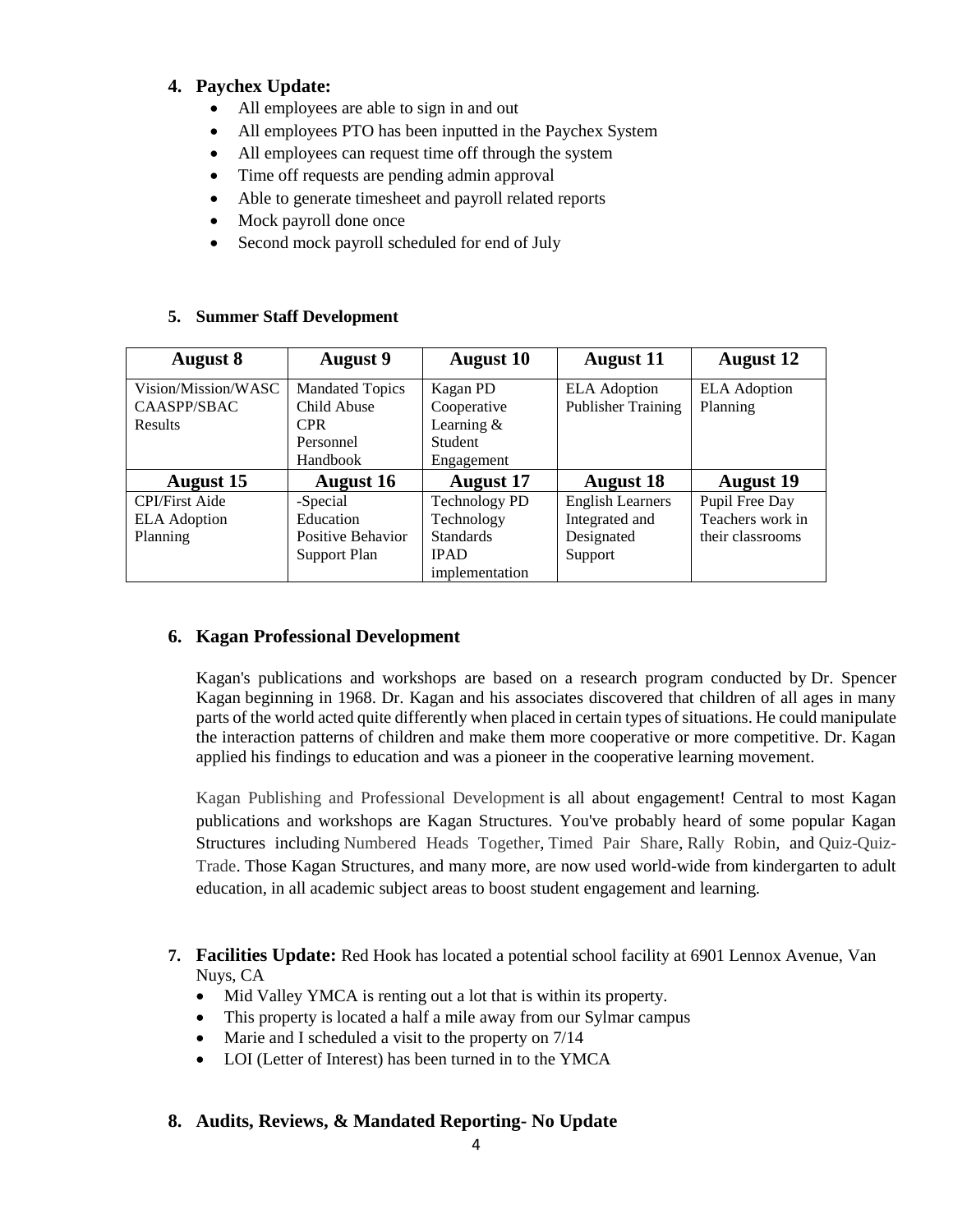# **MiSIS-No update**

### **D. FOR INFORMATION: FINANCIAL REPORT**

*This is an update from what has transpired since the last board meeting.*

**1. Budget to Date Update from Edtec –** No budget update was presented this month

#### **III. CONSENT AGENDA ITEMS**

*All matters listed under the consent agenda are considered by the Board to be routine and will be approved/enacted by the Board in one motion in the form listed below. Unless specifically requested by a Board member for further discussion or removed from the agenda, there will be no discussion of these items prior to the Board votes on them. The Principal recommends approval of all consent agenda items.*

None

# **IV. ACTION ITEMS**

**A. Approval is Requested for Kagan Professional Development to provide a one day in service on cooperative learning and student engagement, to include consultant fee and materials in the amount of \$4839.00**

#### **Recommend approval**

 Motion by: Mr. Henderson Seconded by: Mrs. L. Gonzalez Vote: Approved Unanimously

**B. Approval is Requested for Total Education Services for the 2016-2017 school year for modified services for special education students**

#### **Recommend approval**

 Motion by: Mr. Henderson Seconded by: Dr. Karayan Vote: Approved Unanimously

# **V. INFORMATION ITEMS**/**POSSIBLE ACTION:**

- **A. Update for Special Education 2016-2017; RSP teacher, BII:**
- **B. Update on Renewal of Custodial Services Recommend approval:** Renew with AllState with the reduced rate with the following provision: To offer a contract to Julio Aguilar for a \$500 per month for additional services that are not rendered through AllState. Motion by: Mr. Henderson Seconded by: Mrs. L. Gonzalez

Vote: Approved Unanimously